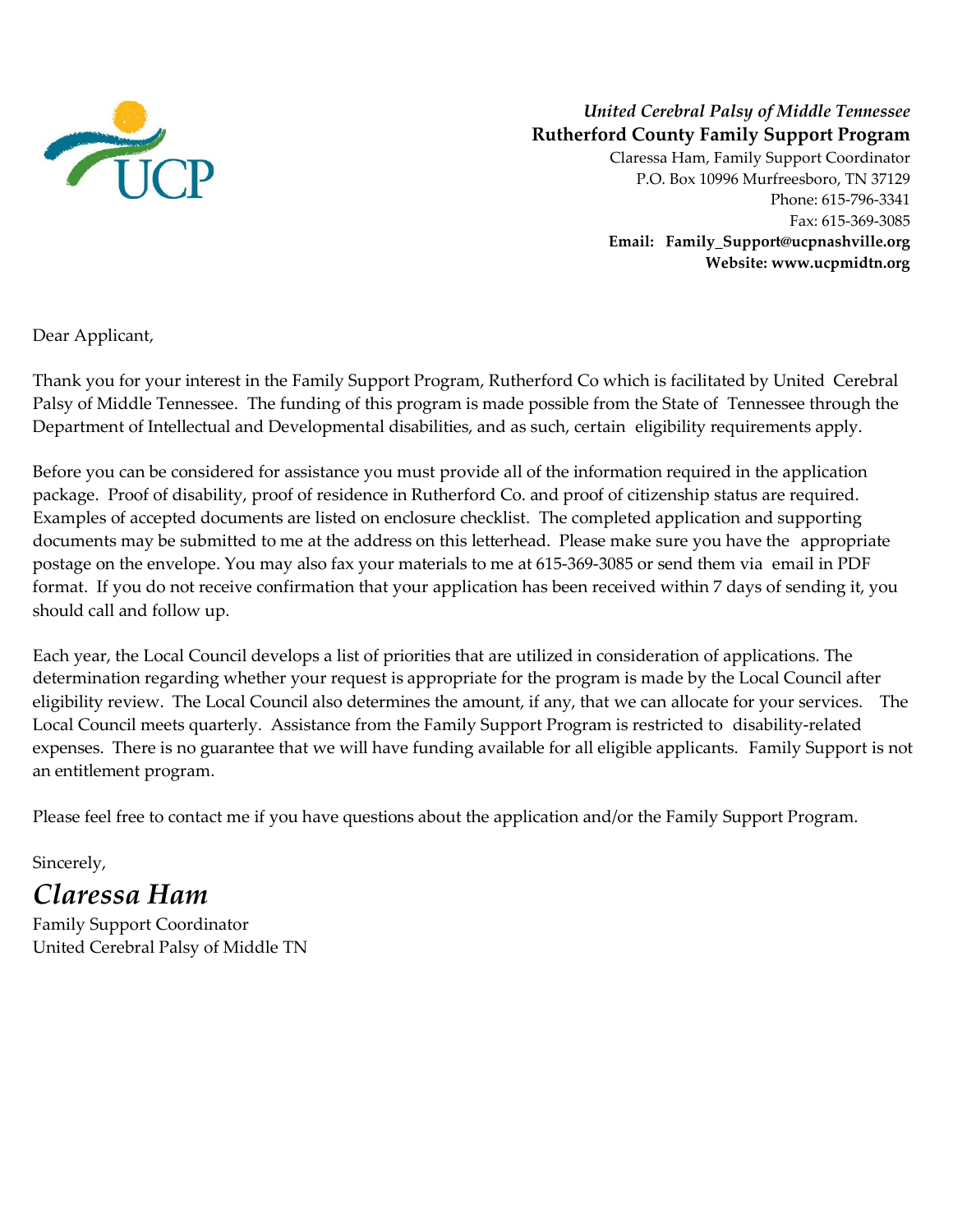



United Cerebral Palsy of Middle Tennessee Rutherford County Family Support Program P.O. Box 10996 Murfreesboro, TN 37129 Phone: 615-796-3341 Fax: 615-369-3085 Email: Family\_Support@ucpnashville.org

# **Family Support Intake Form THIS FORM MUST BE FILLED OUT IN ITS ENTIRETY**

|                                                                                                                                                                                                                                                  |                                                                                                   | County of Residence:                                                                                                                                                                                                                                                                                                    |  |  |
|--------------------------------------------------------------------------------------------------------------------------------------------------------------------------------------------------------------------------------------------------|---------------------------------------------------------------------------------------------------|-------------------------------------------------------------------------------------------------------------------------------------------------------------------------------------------------------------------------------------------------------------------------------------------------------------------------|--|--|
|                                                                                                                                                                                                                                                  |                                                                                                   |                                                                                                                                                                                                                                                                                                                         |  |  |
|                                                                                                                                                                                                                                                  |                                                                                                   | Date of Birth: $\angle$                                                                                                                                                                                                                                                                                                 |  |  |
|                                                                                                                                                                                                                                                  |                                                                                                   |                                                                                                                                                                                                                                                                                                                         |  |  |
|                                                                                                                                                                                                                                                  |                                                                                                   | Family's Address: E-mail: E-mail: E-mail: E-mail: E-mail: E-mail: E-mail: E-mail: E-mail: E-mail: E-mail: E-mail: E-mail: E-mail: E-mail: E-mail: E-mail: E-mail: E-mail: E-mail: E-mail: E-mail: E-mail: E-mail: E-mail: E-ma                                                                                          |  |  |
|                                                                                                                                                                                                                                                  |                                                                                                   | Phone: The Phone Phone: Phone Phone: Phone: Phone: Phone: Phone: Phone: Phone: Phone: Phone: Phone: Phone: Phone: Phone: Phone: Phone: Phone: Phone: Phone: Phone: Phone: Phone: Phone: Phone: Phone: Phone: Phone: Phone: Pho                                                                                          |  |  |
|                                                                                                                                                                                                                                                  | Potential Support Services Needed/Requested (Check all that apply):                               |                                                                                                                                                                                                                                                                                                                         |  |  |
| $\Box$ Before/After Care                                                                                                                                                                                                                         | $\Box$ Health Related                                                                             | □ Recreation/Summer Camp<br>$\Box$ Training                                                                                                                                                                                                                                                                             |  |  |
| $\Box$ Behavior Services                                                                                                                                                                                                                         | □ Homemaker Services                                                                              | $\Box$ Transportation<br>$\Box$ Respite                                                                                                                                                                                                                                                                                 |  |  |
| $\Box$ Daycare                                                                                                                                                                                                                                   | $\Box$ Home Modifications                                                                         | $\Box$ Vehicle Modifications<br>$\Box$ Specialized Equipment &<br>Maintenance/Repair                                                                                                                                                                                                                                    |  |  |
| $\square$ Emergency Living Expenses<br>$\Box$ Family Counseling                                                                                                                                                                                  | $\Box$ Nursing/Nurse's<br>Aide<br>$\square$ Personal Assistance                                   | $\Box$ Other $\Box$<br>$\square$ Specialized Nutrition/<br>Clothing/Supplies                                                                                                                                                                                                                                            |  |  |
| $\Box$ Adoption Assistance<br>$\Box$ Food Stamps<br>$\Box$ Residential Services                                                                                                                                                                  | $\Box$ Social Security Income<br>$\Box$ Social Security Disability Income<br>□ Foster Care        | Do you (the person applying for Family Support) receive any of the following? (Check all that apply):<br>$\Box$ Tennessee Early Intervention System<br>$\Box$ Vocational Rehabilitation<br>(TEIS)<br>$\Box$ Nursing Services<br>□ PACE (Program of All-Inclusive<br>Care for the Elderly)<br>$\square$ Supported Living |  |  |
|                                                                                                                                                                                                                                                  |                                                                                                   | □ OPTIONS Program<br>$\square$ None                                                                                                                                                                                                                                                                                     |  |  |
| What type of insurance do you (the person applying for Family Support) have?                                                                                                                                                                     |                                                                                                   |                                                                                                                                                                                                                                                                                                                         |  |  |
|                                                                                                                                                                                                                                                  | $\Box$ TennCare (Medicaid) $\Box$ Medicare $\Box$ Private Insurance                               | $\square$ Uninsured                                                                                                                                                                                                                                                                                                     |  |  |
| Have you (the person applying for Family Support) applied for or do you receive any of the following? (Check all that apply):<br>$\Box$ CHOICES<br>$\square$ ECF Choices<br>$\Box$ DIDD Waivers<br>$\Box$ TBI Grant $\Box$ Katie Beckett Program |                                                                                                   |                                                                                                                                                                                                                                                                                                                         |  |  |
| $\Box$ Any in home or community<br>supports                                                                                                                                                                                                      | $\square$ None                                                                                    |                                                                                                                                                                                                                                                                                                                         |  |  |
| To comply with Title VI, the following information is requested:                                                                                                                                                                                 |                                                                                                   |                                                                                                                                                                                                                                                                                                                         |  |  |
| $\square$ Male<br>$\square$ Female                                                                                                                                                                                                               | $\Box$ African American $\Box$ Asian $\Box$ Caucasian $\Box$ Hispanic $\Box$ Other $\Box$ Unknown |                                                                                                                                                                                                                                                                                                                         |  |  |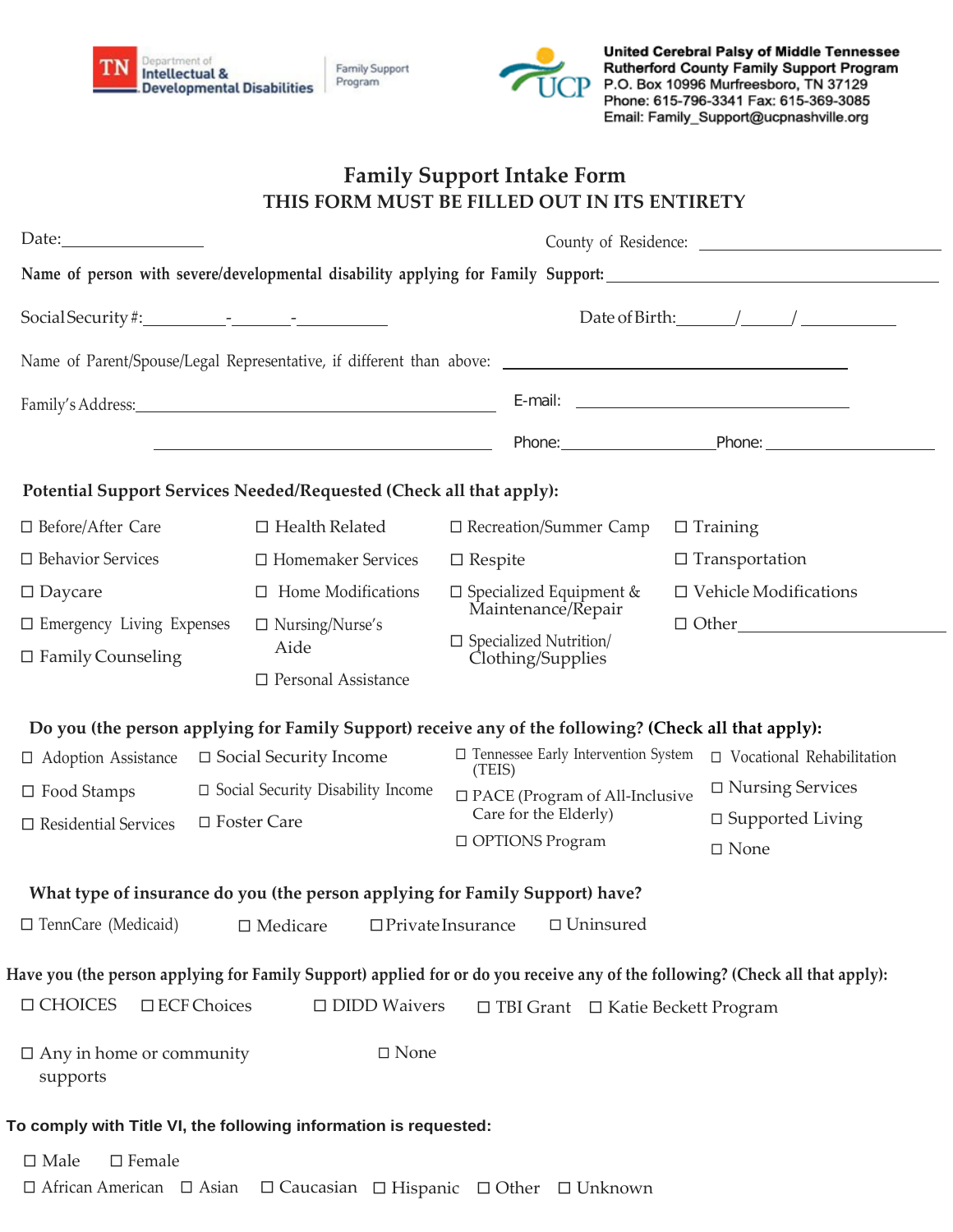





### **Family Support Intake Form, page 2**

| Primary Disability – Check which of the following major disability categories is most relevant to the person with a severe |
|----------------------------------------------------------------------------------------------------------------------------|
| disability as a primary diagnosis:                                                                                         |

| $\Box$ Autism                 | $\Box$ Intellectual Disability                                  |
|-------------------------------|-----------------------------------------------------------------|
| □ Cerebral Palsy              | $\Box$ Neurological Impairment                                  |
| $\Box$ Blind                  | $\Box$ Orthopedic Impairment/ Physical Disability               |
| $\Box$ Deaf                   | $\Box$ Spinal Cord Injury                                       |
| $\Box$ Health Impairment      | $\Box$ Developmental Delay (Birth - 8 y.o.)                     |
| $\Box$ Traumatic Brain Injury | $\Box$ Down Syndrome                                            |
| □ Other ______________        | $\Box$ Genetic Disorders: (ex. Rett, Angelman, Trisomy 9, etc.) |
|                               |                                                                 |
|                               |                                                                 |

#### **Did the person's primary disability occur:** □ Prior to age 22 □ At age 22 or after

**NOTES:** Please explain in detail how the Family Support funds would assist your family. Based on the diagnosis of the applicant,what needs is he/sheunable toobtain without thesesupports? Howwould theapplicant'sdailylife be improvedwiththis assistance? Use additional paper if necessary.

By signing and dating this Intake Form I, the person applying or their legal representative, indicate that all the information above is true and accurate. Furthermore, I understand that providing invalid, inaccurate, or Incomplete information couldbe consideredasfraud and may resultina criminal investigationand disqualification from the program which would prevent re-application in subsequent years.

Signature of Person Applying or Legal Representative **Date** Date

How was this information obtained (i.e., face to face visit, by phone or mail)?

### **If someone other than the family/applicant is making a referral:**

Name of person making referral to Family Support:

Agency:

Phone:

Address: